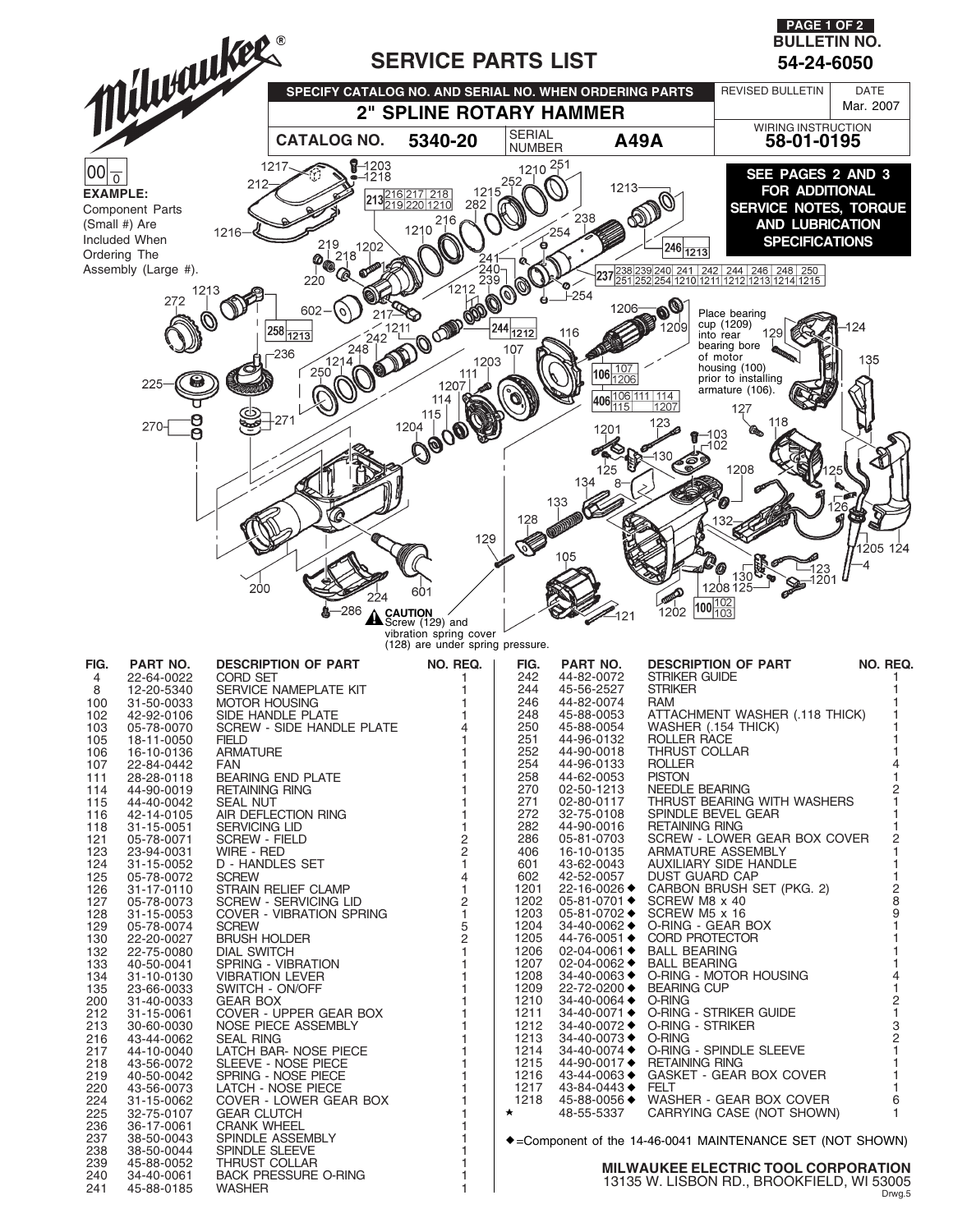

Apply blue Loctite® ThreadLocker 242 adhesive, or the equivalent, to ALL #1202 and #1203 screws prior to reassembly.

When securing upper gear box cover to gear box, tighten the six [6] upper gear box screws in sequence illustrated.

| <b>Callout</b> | Fastener/Part Description         | (Nm) | $(Lbs-In)$      |
|----------------|-----------------------------------|------|-----------------|
| 1203           | Bearing End Plate Screws          | 4    | 35              |
| 1203           | Upper Gear Box Cover Screws       | 4.5  | 40              |
| 286            | Lower Gear Box Cover Screws       | 3    | 27              |
| 1202           | Nose Piece Screws                 | 18   | 159             |
| 1202           | Motor Housing Screws              | 13   | 115             |
| 127            | <b>Servicing Lid Screws</b>       | 1.3  | 12              |
| 129            | D-Handle Screws                   | 3    | 27              |
| 121            | Field Screws                      | 2    | 18              |
| 129            | Anti-Vibration Mechanism Scr.     | 3    | 27              |
| 115            | Seal Nut                          | 16   | 141             |
| 125            | <b>Strain Relief Clamp Screws</b> | 1.3  | 12 <sup>2</sup> |
| 125            | Carbon Brush Holders              | 1.3  | 12              |
| М              | <b>Switch Screws</b>              | 0.5  | 4               |
| 103            | Side Handle Plate Screws          | 4    | 35              |